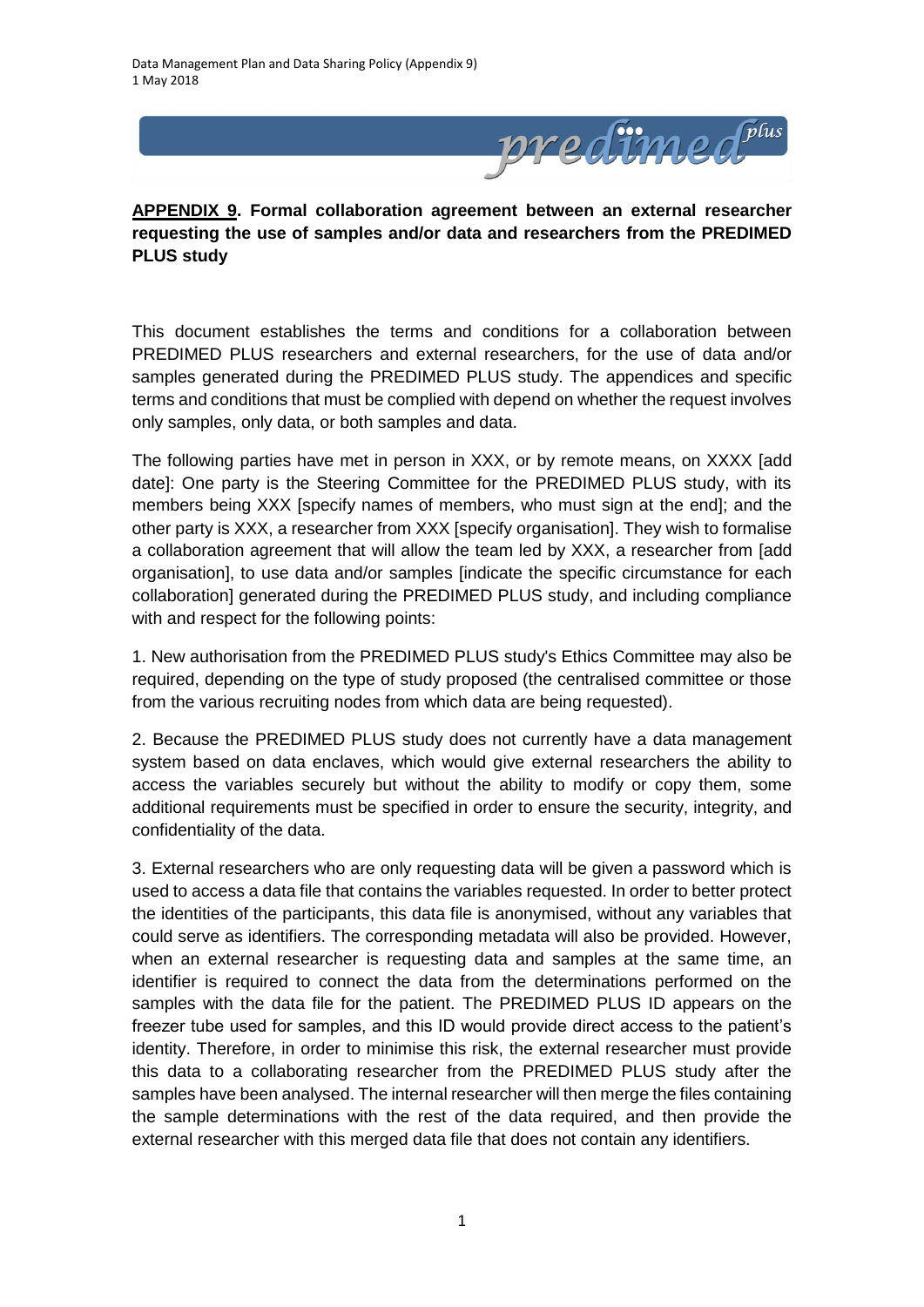Data Management Plan and Data Sharing Policy (Appendix 9) 1 May 2018

4. External researchers must:

- refrain from attempting to identify the PREDIMED PLUS participants, while maintaining confidentiality.
- maintain the integrity of the data and samples.
- maintain secure environments for storage of data and samples.
- refrain from distributing the data to unauthorised third parties
- use the data provided only in relation to the specific objectives for the collaboration.
- use the samples exclusively for the determinations approved in the PREDIMED PLUS study, with no permission to perform additional determinations or transfer the samples to other researchers.
- return any remaining samples after the determinations have been completed, under optimal conditions of preservation.
- submit a copy of the results from the determinations performed to the central database for the PREDIMED PLUS study, or to the federated database that will be designated for this purpose if there are technical restrictions on the formats, in order to allow that data to be incorporated after the work period for exclusive use of the data has ended, which is established as 2 years after reception. *In exceptional cases it will be possible to request authorisation for an extension.*
- provide each node with a copy of the data corresponding to the samples each node provided whenever a paper is produced using determinations performed on samples from multiple nodes.
- destroy the data provided at the end of the active establishment period from the Collaboration Agreement.
- adhere to the publications policy.
- ensure the quality of the statistical analyses performed as well as application of best practices. Details must be provided on the software used, and the syntax must be saved and delivered, along with the data, to each node that provided samples used for the determinations.
- acknowledge that new papers for nodes other than the one performing the determinations will not be authorised until the paper corresponding to that data analysis has published and only if this takes place in collaboration with those generating the data.
- acknowledge that, in the case of proposals for meta-analysis, the statistical analysis will be performed by an internal researcher from the PREDIMED PLUS study, who will be assigned based upon the experience required for the collaboration, and in this case the aggregate results requested will be provided in the form of tables.
- complete a publication proposal form including the names of the authors of the publication(s). In the case of original studies, the publications policy will be followed when establishing authorship, taking into account whether the collaboration involves data from the general study and for the total sample, or if specific projects are involved.
- await the Steering Committee's approval of the publication proposal form, and submit results in the form of tables and the full article before they are sent out for publication, so that the appropriate quality controls can be performed.